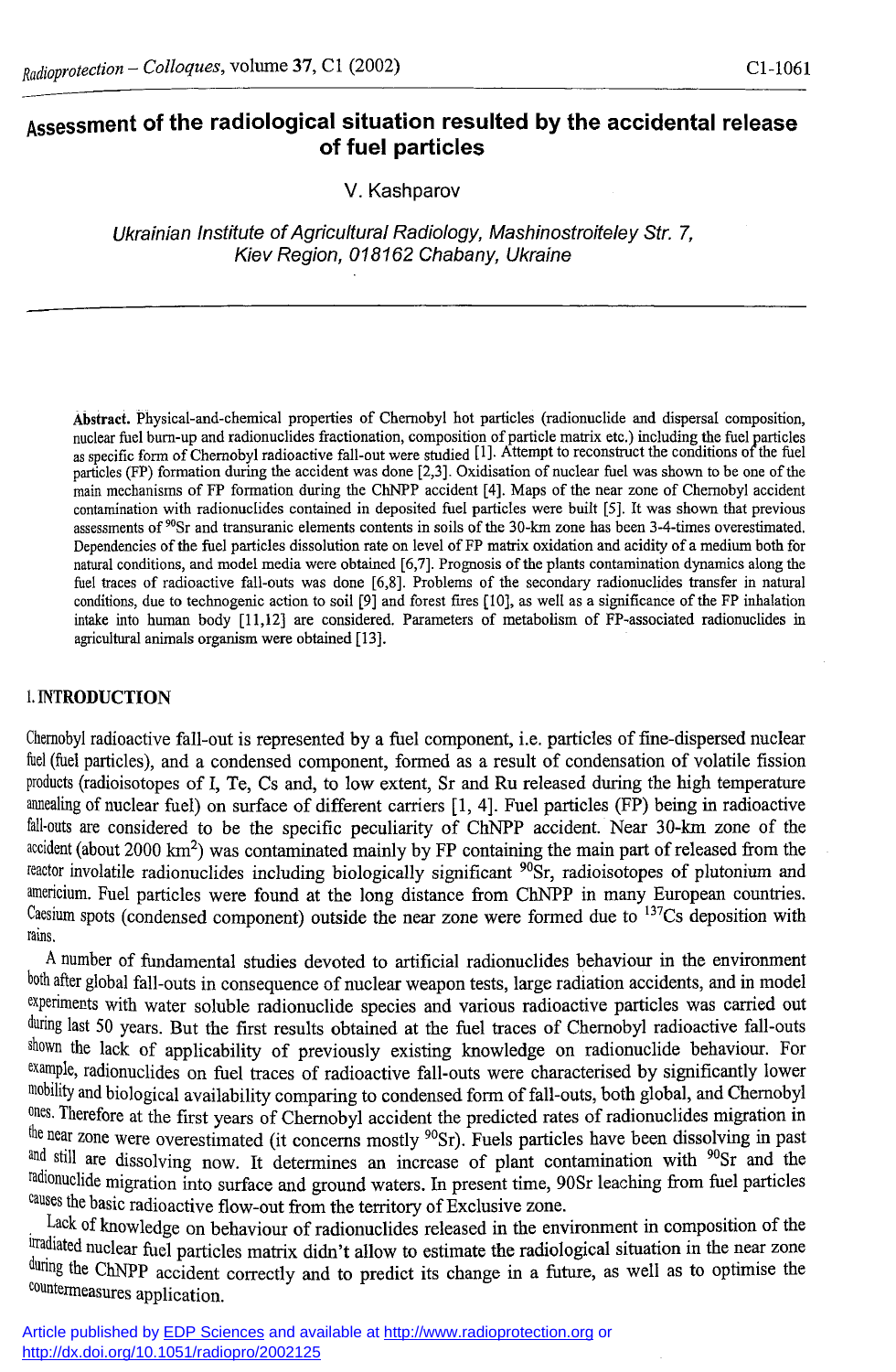At evaluation of radiological situation (influence of external irradiation to human and animals and of internal irradiation at inhalation and at peroral intake of radionuclides into organism), physical and chemical characteristics of FP-associated radionuclides are mostly expressed:

- at the formation of radioactive contamination of territory;
- at the inhalation intake of radionuclides during the radioactive cloud pass and at the wind resuspension, in radionuclide metabolism in an organism and formation of doses;
- at radionuclides migration in soil, determining the dynamics of external irradiation dose rate and the contamination of surface and ground waters, as well as the changes of radionuclides biological availability in time, determining the levels of plant and agricultural production radioactive contamination and the radionuclides intake into human organism;
- . at the peroral intake of radionuclides into agricultural animals organism, radionuclides metabolism and radioactive contamination of agricultural production.

Significance of environmental behaviour study of radionuclides, especially of those contained in Chernobyl fuel particles is determined by all factors mentioned above, both for elimination of the Chernobyl accident consequences, and for its experience use in another hypothetical accidents with irradiated nuclear fuel particles release, and for the needs of the radioactive waste burying.

### **2. PHYSICO-CHEMICAL PROPERTIES OF THE FUEL PARTICLES AND MECHANISMS OF THEIR FORMATION DURING THE ChNPP ACCTDENT**

In the near zone of ChNPP accident, hot particles of more then  $10^{-1}$ m size are presented by the particles of dispersed Chernobyl nuclear fuel mainly (97%), i.e. fuel particles. Specific activity of these particles corresponds to specific activity of the fuel at the moment of accident excluding volatile high mobile radionuclides of  $134,137$ Cs. Burn-up distribution of the fuel particles of more then 10 <sub>u</sub>m size indicates that they were released from a limited part of the reactor where burn-up values were lower comparing with average fuel burn-up in the 4th unit of ChNPP at the moment of accident [1]. Ratios between  $^{90}Sr$ , <sup>95</sup>Zr, <sup>106</sup>Ru, <sup>125</sup>Sb, <sup>134</sup>Cs, <sup>137</sup>Cs, <sup>144</sup>Ce, <sup>154</sup>Eu, <sup>155</sup>Eu and TUE in fuel particles were estimated using the experimental data that allows calculating of territory contamination by main radiological important radionuclides included into fuel component of fall-outs. The database "Hot particles" was created allowing integrating the information.

Air-oxidation at 673 - 1173 K of real irradiated Chernobyl nuclear fuel destroys it into small particles. Their dispersal composition is well described by lognormal law of distribution [4] and corresponds to the dispersal composition of radioactive fall-outs [6]. Parameters of distribution for FP dispersal composition were obtained [4, 7]. Median radius of particles doesn't depend on annealing temperature and decreases with annealing duration reaching the nuclear fuel grain (crystallite) size (3  $\mu$ m). On the base of dispersal composition and real Chernobyl fuel particles matrix composition it can be concluded that nuclear fuel oxidation was one of the main mechanisms of the fuel particles formation during the ChNPP accident.

At the air-oxidation and dispersion of real irradiated oxide nuclear fuel, even at 673 oK, ruthenium leakage as volatile RuO<sub>4</sub> and following condensation on iron group materials took place. Ruthenium oxidation and leakage was observed from grain surface only, and didn't exceed few units of per cent in relation to its content in fuel matrix [4].

Increase of the real fuel particles annealing temperature in an inert medium from 1273 to 2273°K is accompanied by growth of radionuclides relative leakage in following consequence: caesium isotopes europium isotopes> cerium isotopes> americium isotopes>ruthenium, plutonium, curium isotopes. At 2273oK the relative leakage of all measured radionuclides from the real fuel particles exceeds 90% during 100 min annealing period.

Absence of  $144$ Ce,  $154,155$ Eu and  $125$ Sb fractionation in the real Chernobyl fuel particles and relatively low depletion by <sup>90</sup>Sr and <sup>134,137</sup>Cs show that the particles released from the unit were in rather  $\frac{1}{2}$ temperature conditions during the ChNPP accident or were heating during small period of time.

A large array of data was obtained during works on modelling of the hot particles formation during the accident and fractionation (leakage) of fission products at the high temperature annealing of particles.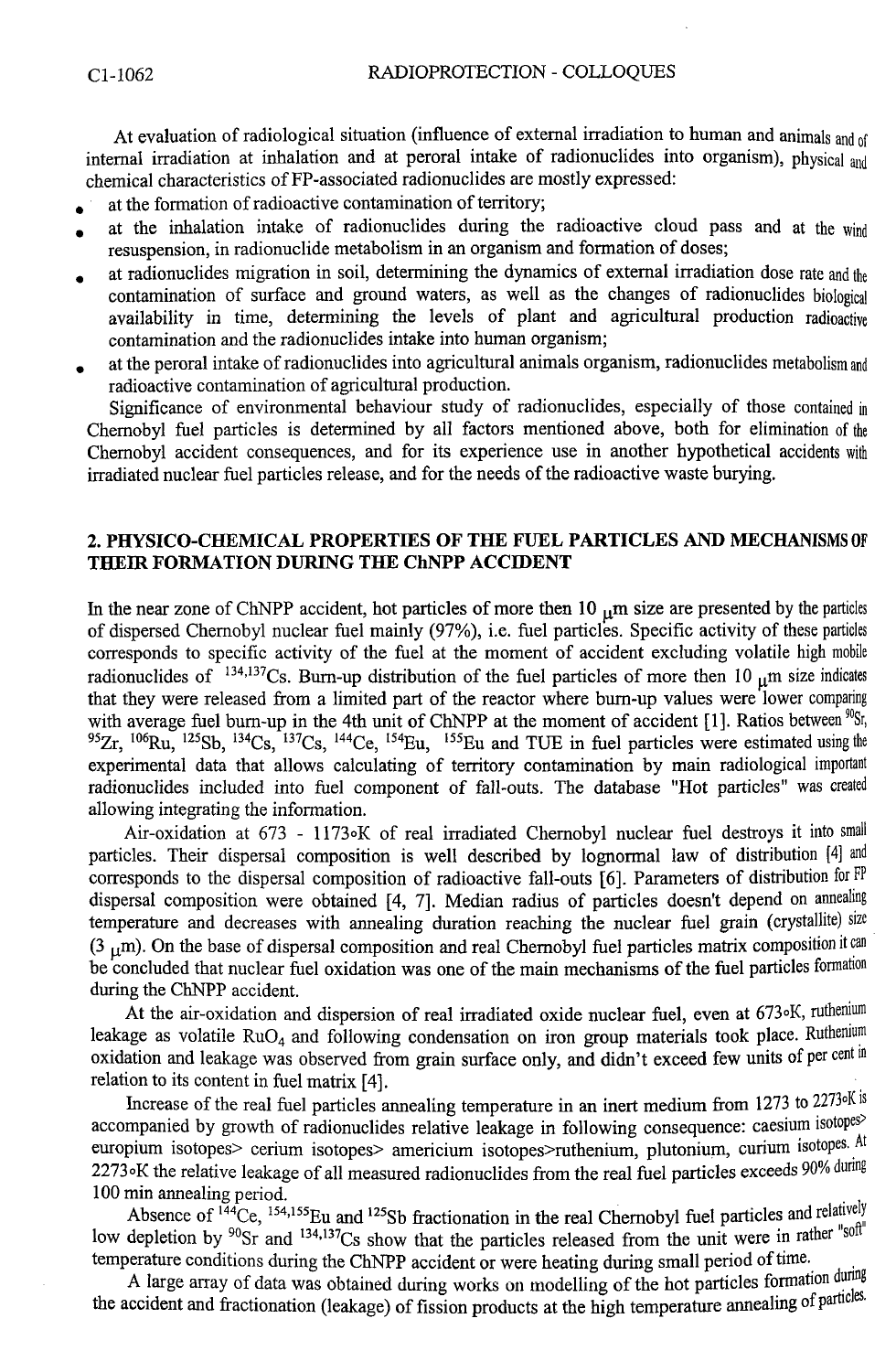Along with data on real radionuclides fractionation in the Chernobyl fuel particles it permitted to assess the effective temperature and period of fuel annealing during the ChNPP accident [2, 3]. The attempt was done and a possibility was shown to determine the localisation of the source of initial nuclear fuel release from the reactor during the ChNPP explosion [3].

### **3. TERRITORY CONTAMINATION WITH THE RADIONUCLIDES OF FUEL COMPONENT OF RADIOACTIVE FALL-OUTS**

Detailed maps of the Exclusive zone contamination with radionuclides of the fuel component of Chernobyl radioactive fall-outs were absent till 1997 because of impossible use of distant measurements and large complexity of works. Hence, the complete work on correction of information on the ChNPP near zone contamination aiming the rehabilitation activity planning was carried out in 1997 [5]. First of all, works were directed to the 30-km zone mapping by <sup>90</sup>Sr and TUE because the content of mobile radiostrontium in soil increased due to fuel particles dissolution.

**A** significant methodical work on sampling and measurements optimisation was ahead of the beginning of a large-scale sampling [14]. Soil samples were collected in 30-km zone of ChNPP by regular mesh with a step about 1 km (at sites with higher gradients of contamination density the distance between points of sampling was in 0.1-0.5 km range). Standard radiochemical methods were used for soil samples measurements. These actions permitted to create detailed maps of <sup>90</sup>Sr and TUE contamination of 30-km ChNPP zone. Integration of surface territory contamination shown, that total contents of radionuclides in 30-cm soil layer of the ChNPP 30-km zone outside the ChNPP territory itself (without locals of radioactive wastes buries and pond-cooler) at 01.01.2000 can be estimated as: **<sup>90</sup>Sr - 8.1E+14**  Bq; **"'Cs - 2.9E+15 Bq;** *™Ce -* **1.0E+11 Bq; is"Eu - 1.5E+13 Bq; \*>8p <sup>u</sup> . 8.78E+12 Bq; 239+24opu .**  1.54E+13 Bq; <sup>241</sup>Pu - 5.64E+14 Bq; <sup>241</sup>Am - 2.06E+13 Bq. The total content of radionuclides released in the fuel particles corresponds to  $0.4$ - $0.5\%$  of their inventory in the 4<sup>th</sup> unit of Chernobyl NPP and 3-4 times lower then earlier generally used values. **A** half of radiostrontium activity localised in an upper soil layer of the near zone is located on 2% of the 30-km zone territory only, and 80% of the total content is  $\frac{10}{2}$  of the territory. Terrestrial density of contamination with  $\frac{90}{2}$ Sr and TUE beyond the Exclusive zone borders is comparable with levels of global fall-outs after nuclear weapons tests in atmosphere. Density of territory contamination with  $90\text{Sr}$  and  $238\text{Pu}$  in regions bordering on 30-km zone  $\frac{d}{dt}$  exceed 40 kBq/m<sup>2</sup> and 100 Bq/m<sup>2</sup> respectively. Therefore, previously used estimates of radionuclides content belonged to fuel component of radioactive fall-outs in soil, and, hence, their release from the unit during the accident has been significantly overestimated.

### 4. **KINETICS OF THE FUEL PARTICLES DISSOLUTION IN SOILS IN NATURAL CONDITIONS AND IN MODEL MEDIA**

Method of assessment of the fuel particles dissolution rate in soil and dynamics of radionuclide leaching <sup>linto</sup> mobile forms in natural conditions was elaborated on the base of exchangeable Chernobyl<sup>39</sup>Sr and water-soluble <sup>83</sup>Sr applied to soil share measurements [6,8].

Obtained data shown higher chemical stability of the fuel particles in soil in the narrow western trace of radioactive fall-outs, formed after the first release of the ChNPP accident, in comparison with the particles released in other directions and formed as a result of nuclear fuel oxidation. Hence, the fuel particles (separate grains, crystallites of uranium oxide) with median diameter of about 6  $\mu$ m and their aggregates can be divided into 2 groups [7]:

- non-oxidised fuel particles of the first release (26.04.86), formed as a result of mechanical destruction of nuclear fuel and created the narrow western trace (about 10-15% of activity of long-living radionuclides in composition of fuel particles outside the ChNPP territory);

- particles formed as a result of nuclear fuel oxidation (26.04-5.05.86), created northern (60-70% of activity) and southern (about 20-25% of activity) traces of fuel fall-outs.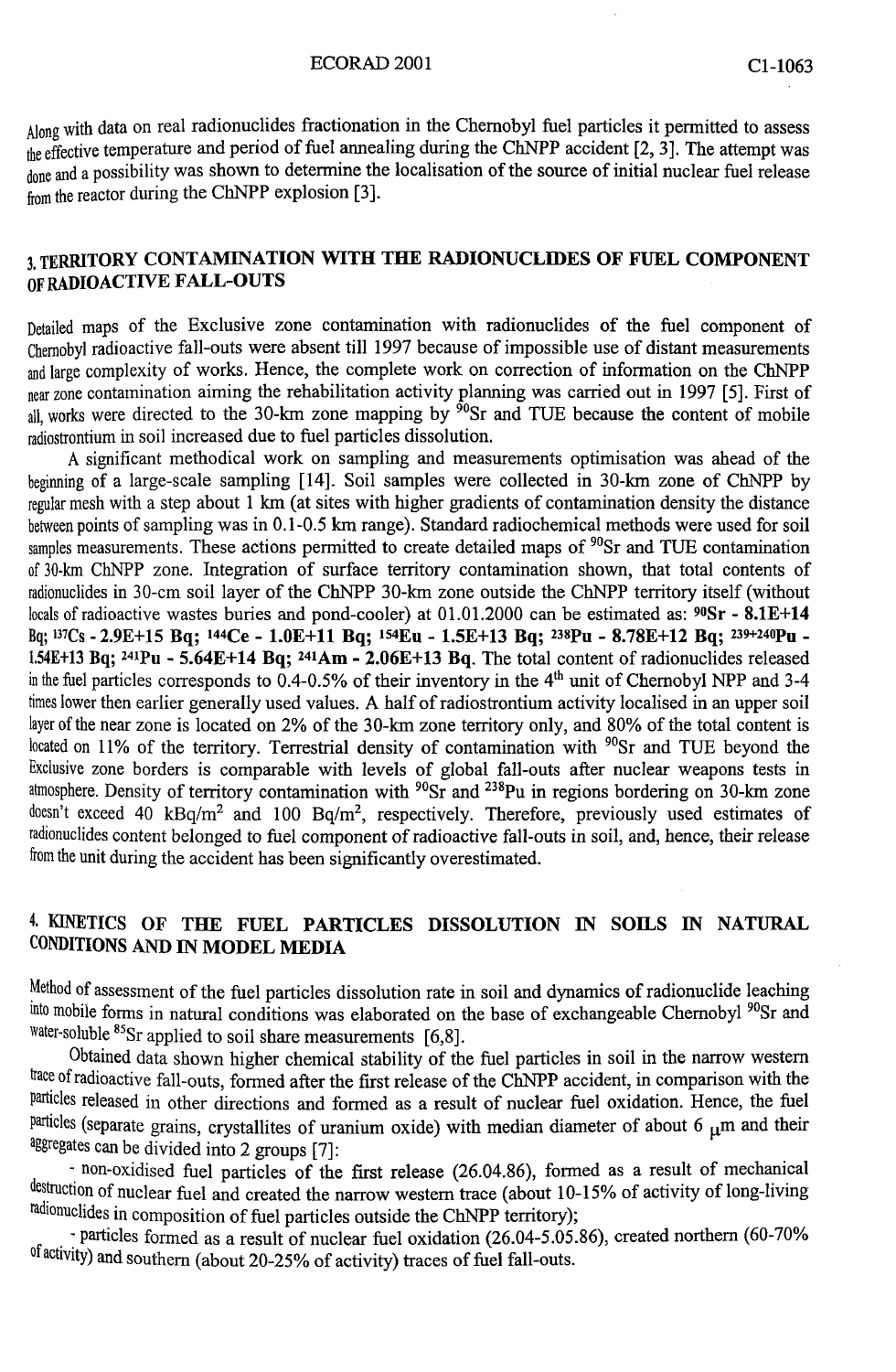Analysis of soil physico-chemical properties affect to FP dissolution shows, that rate **of the**  particles of the same group dissolution is correlated with acidity of water extract pH<sub>H2O</sub> to the biggest extent. Particles remained best of all in neutral soils (pH<sub>H2O</sub>>6) independently upon direction and distance from ChNPP. So, even in 1998 at the distance of more then 30 km to the south the main part of  $\mathfrak{R}_S$ activity was in the immobile state in composition of the fuel particles (about 50-70%) in cultivated neutral soils *(pHmo* about 7) used in agriculture after the accident.

It was shown experimentally, that the fuel particles dissolution rate in natural conditions is determined by the particles properties, i.e. level of matrix oxidation, as well as medium acidity. **The**  phenomenon was confirmed by model experiments on kinetics of the Chernobyl irradiated nuclear **fuel**  particles dissolution in solutions with pH 3-9 study [7]. The lowest rate of FP dissolution was observed in a neutral medium. Rate of FP dissolution increased in alkaline and acidic media. Rate of non**-oxidised**  particles dissolution was to the order of magnitude lower then respective of the particles formed **as a**  result of nuclear fuel oxidation.

Parameters of the fuel particles dissolution depending on their genesis and medium acidity **were**  obtained as a result of fulfilled works [6-8]. Period of FP half-dissolution varies from 14 to 1 year **with**  soil acidity increase (pH<sub>H2O</sub> from 7 till 4). Application of obtained parameters for description of dynamics of <sup>90</sup>Sr transfer from the fuel particles matrix to soil provides a good accordance with the literature **data**  on its species in soil on fuel traces of Chernobyl release in different periods after the accident [8].

Obtained dependencies of transformation constants for the Chernobyl fuel particles of **various**  geneses on soil acidity allowed to predict radionuclides leaching from matrix to soil solution **and their**  involving into migration processes, and root accumulation by plants as well.

Rate of FP dissolution would vary in different parts of 30-km zone that should be taken **into**  account in the assessment and prediction of radiological situation. So, the period of the fuel particles **half**dissolution exceeds 10 years on 16% of the 30-km zone territory, mounts to 7-10 years on 15% **of the**  territory, mounts to 4.6-7 years on 25% of the territory, mounts to 3.5-4.6 years on 20% and is less then2 years on 24 % of the territory.

On the base of created map of the fuel particles transformation constants the spatial estimation of radionuclides weathering from FP matrix into soil in natural conditions in 5,10, 15, 20 and 30 years **after**  accident was done. High rates of the fuel particles dissolution on the bigger area of 30-km zone **are**  determined by sufficiently high soil acidity. The last is explained by long-term absence of amelioration (liming) actions because these lands were withdrawn from agricultural use after the accident.

### **5. DYNAMICS OF PLANTATION CONTAMINATION ON FUEL TRACES OF RADIOACTIVE FALL-OUTS**

Fuel particles can be considered as special depot for delay of involving radionuclides into migration processes in soil and transfer to plant root system (Fig.l). That accompanied by principally other **levels**  and dynamics of radionuclides content in biologically available form in root layer of soil and in plants comparing with condensed fall-outs [6,8]. In dependence on FP dissolution rate, root contamination of plants by <sup>90</sup>Sr grows in first years after the accident and reaches the maximum at 2-20 years. Maximum level of plant contamination with <sup>90</sup>Sr is late reached on neutral soils (in 20-25 years), the level of contamination about 2.5 lower then the respective maximum on condensed traces of **fall-outs**  (distinctions mounts to 10 times in the first years after the accident).

Taking into account the dynamics of the fuel particles dissolution in soil the conclusion **could** be done about stabilisation of radiological situation on fuel traces of radioactive fall-outs nowadays. **Less**  then 50% of total contents of radionuclides in soil are associated with the fuel particles matrix **(i.e., are**  presented in low available form). Accounting the radioactive fission of <sup>90</sup>Sr the absolute content of i<sup>ts</sup> mobile form in neutral soils would increase 10-20 years more, but its maximum content wouldn't exceed the present level more then by 20%. Content of mobile <sup>90</sup>Sr forms in acidic soils reached its **maximum**  and will decrease in time, plants contamination will decrease simultaneously.

Root contamination of plants with <sup>137</sup>Cs is observed to decrease significantly in the for condensed form of fall-outs. As for fuel component, both decrease and increase of plant contamination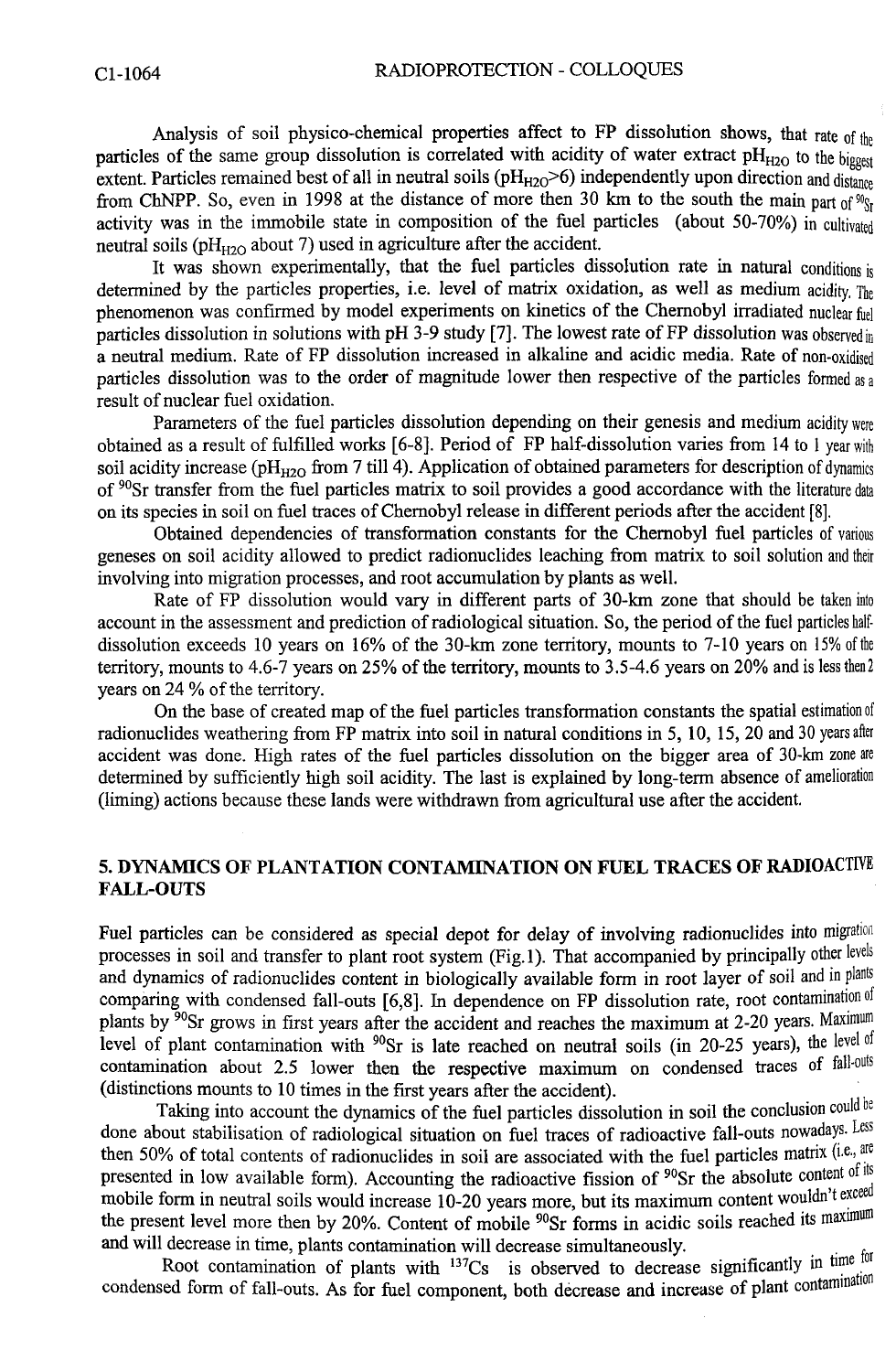<sub>can occur</sub> in dependence on FP dissolution rate and a part of condensed <sup>137</sup>Cs. At the short distances from ChNPP where minimum fraction of condensed radiocaesium is observed, root contamination of plants  $\frac{137}{\text{C}}$  increased during the first 2-6 years after the accident. In ten years after the accident root contamination of plants on arable lands would decrease and faint difference between fuel and condensed form of radioactive fall-outs be observed.



**Figure 1.** Relative dynamics of "Sr (a) and <sup>137</sup>Cs (b) plantation contamination (f) on condensed and fuel, fall-outs.

Radionuclide out-fluxes by plants and respective human doses due to agricultural products consumption would be lower on fuel traces of radioactive fall-outs comparing with condensed traces of radioactive fall-outs. About 50% of total possible out-flux of <sup>137</sup>Cs activity transfers into plantation during less then 4 first years on condensed traces (70% during 10 years, about 90% during 30 years). The relative out-flux of <sup>137</sup>Cs and <sup>90</sup>Sr from neutral soils on fuel traces is equal to ~25%, 55% and ~5%, 23% <sup>for first 10 and 30 years, respectively. Integral <sup>90</sup>Sr out-flux by plants on fuel traces of radioactive fall-</sup> outs with minimum FP dissolution rate would be 2.5 times lower then on condensed traces.

## **6. THE SECONDARY TRANSFER OF RADIONUCLIDES AND THEIR INHALATION INTAKE INTO HUMAN ORGANISM**

As it was estimated experimentally, no significant differences in secondary wind transfer have been observed in two years after the accident between radionuclides deposited in the fuel particles and condensed forms, that is determined by a strong FP fixation by soil particles **[9].** Yearly wind transfer of radionuclides in several years after the accident in normal meteorological conditions vanes their contents per unit area in range 0.05 - 0.5 % even during agricultural works, and can't influence significantly on the secondary radioactive contamination of territory and deactivated settlements. Wind resuspension increases at the agricultural measures carrying out, especially during soil cultivation, but the radionuclides flux saturation is observed at the distance 50 - 100 m from the field edge. Radionuclides airborne concentration in a lower air layer during forest fires on the contaminated territories can increase  $\Psi$  to 10<sup>3</sup> times (with maximum at the distance of several kilometres from the fire), but significant